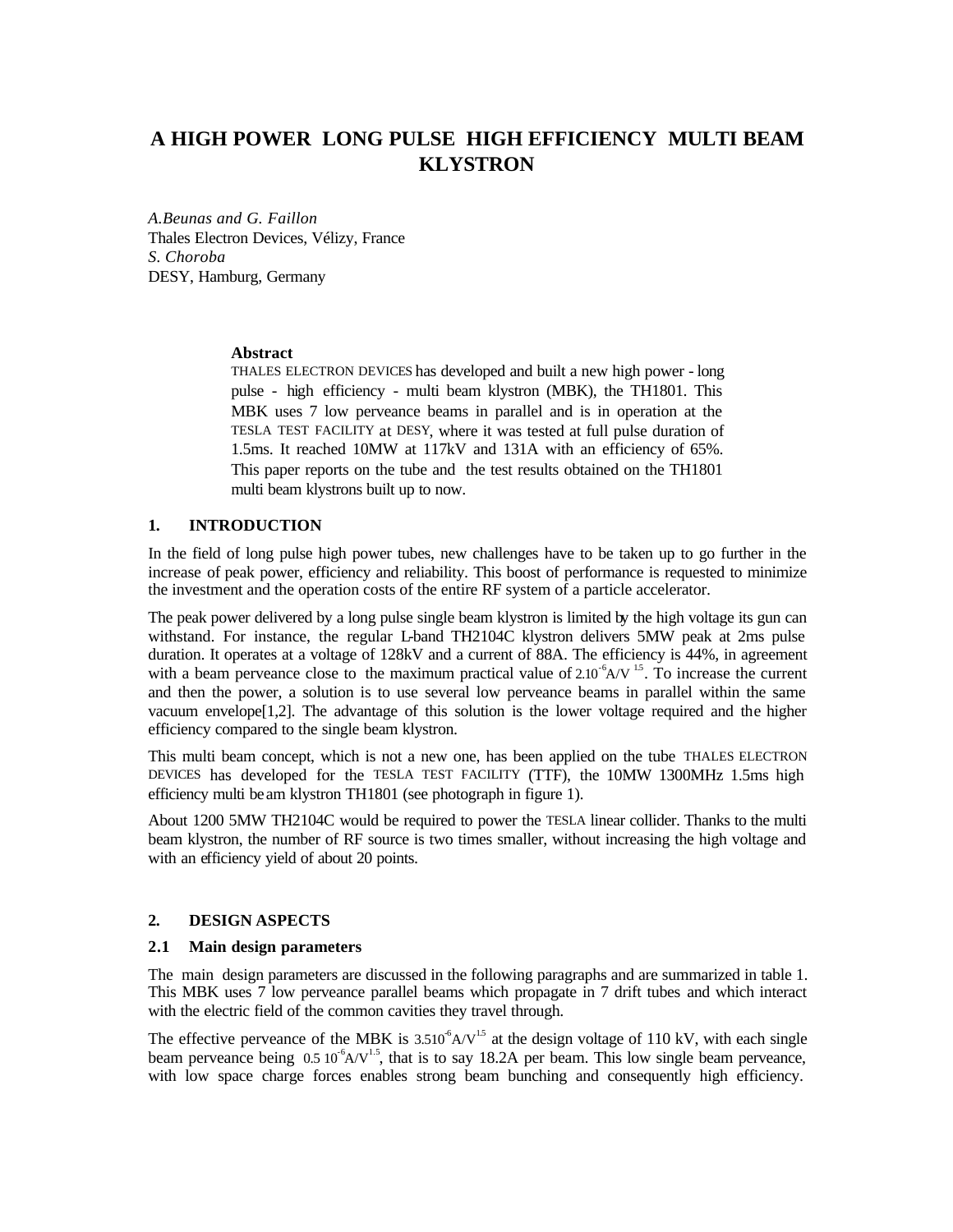According to the empirical relation  $\eta = 0.78 - 0.16K(\mu)$  (1), an efficiency of 70% is achievable with a perveance  $K = 0.5 10^{-6} A/V^{1.5}$ .



Fig. 1 The TH1801 multi beam klystron

#### **2.2 Interaction section**

| Operating frequency          | 1300           | <b>MHz</b>                    |
|------------------------------|----------------|-------------------------------|
| Output peak power            | 10             | <b>MW</b>                     |
| Output average power         | 150            | kW                            |
| RF pulse duration            | 1.5            | ms                            |
| Frequency repetition         | 10             | Hz                            |
| Number of beams Nb           | 7              |                               |
| Cathode voltage, max.        | 115            | kV                            |
| Total beam current           | 130            | A                             |
| Total perveance              | 3.5            | $10^{-6}$ A.V <sup>-1.5</sup> |
| Efficiency                   | 70             | $\%$                          |
| (VSWR=1.2:1 optimized phase) |                |                               |
| Gain (saturated), min        | 47             | dB                            |
| Bandwidth (-1dB)             | 3              | <b>MHz</b>                    |
| Number of cavities           | 6              |                               |
| RF input                     | N type         |                               |
| RF output                    | 2xWR650        |                               |
| Cathode loading, max.        | 5.5            | A/cm <sup>2</sup>             |
| Beam area convergence        | 9:1            |                               |
| Electric field at 120 kV     | $\overline{7}$ | kV/mm                         |
| Focussing field              | 1350           | Gauss                         |
| Collector dissipation        | full beam      |                               |
| Tube height                  | 2.5            | M                             |
| Position                     | vertical       |                               |
| Electromagnet power. goal    | 4              | kW                            |
|                              |                |                               |

Table 1 Design parameters of the TH1801

The interaction structure has been optimized to maximize the degree of bunching and to ensure stable operation on a mismatch of 1.2:1 at any phase. This klystron is a 6 cavities design with four intermediate cavities inductively tuned, all operating on fundamental mode  $TM<sub>010</sub>$ . The simulations were carried out on one of the seven beams with an harmonic disk 1D code, and assuming that the R/Q factor is Nb (number of beams) times the R/Q factor related to a single beam. As a high efficiency operation leads to the creation of slow electrons, and in order to inhibit possible oscillations, particular attention was paid to avoid reflected electrons in the output gap and at the entrance of the collector. Related to the load, the output cavity has been slightly over coupled, so that the klystron can operate with a good stability on a mismatched load, under optimum phase condition. In addition to the large overall perveance, this results in an unusual low value of external Qx, about 10.

## **2.3 Beams generation**

The tube is equipped with a multi cathode diode gun for beams generation. The electron gun mainly consists of 7 cathodes and a beam forming electrode which surrounds each cathodes (see photograph in figure 2). The cathodes are M type dispenser cathodes with a maximum loading of 5.5A/cm<sup>2</sup> at 18A and a temperature in the range 1010°Cb to 1045°Cb. This gives an expected lifetime of around 36000 hours. The cathodes are powered in parallel.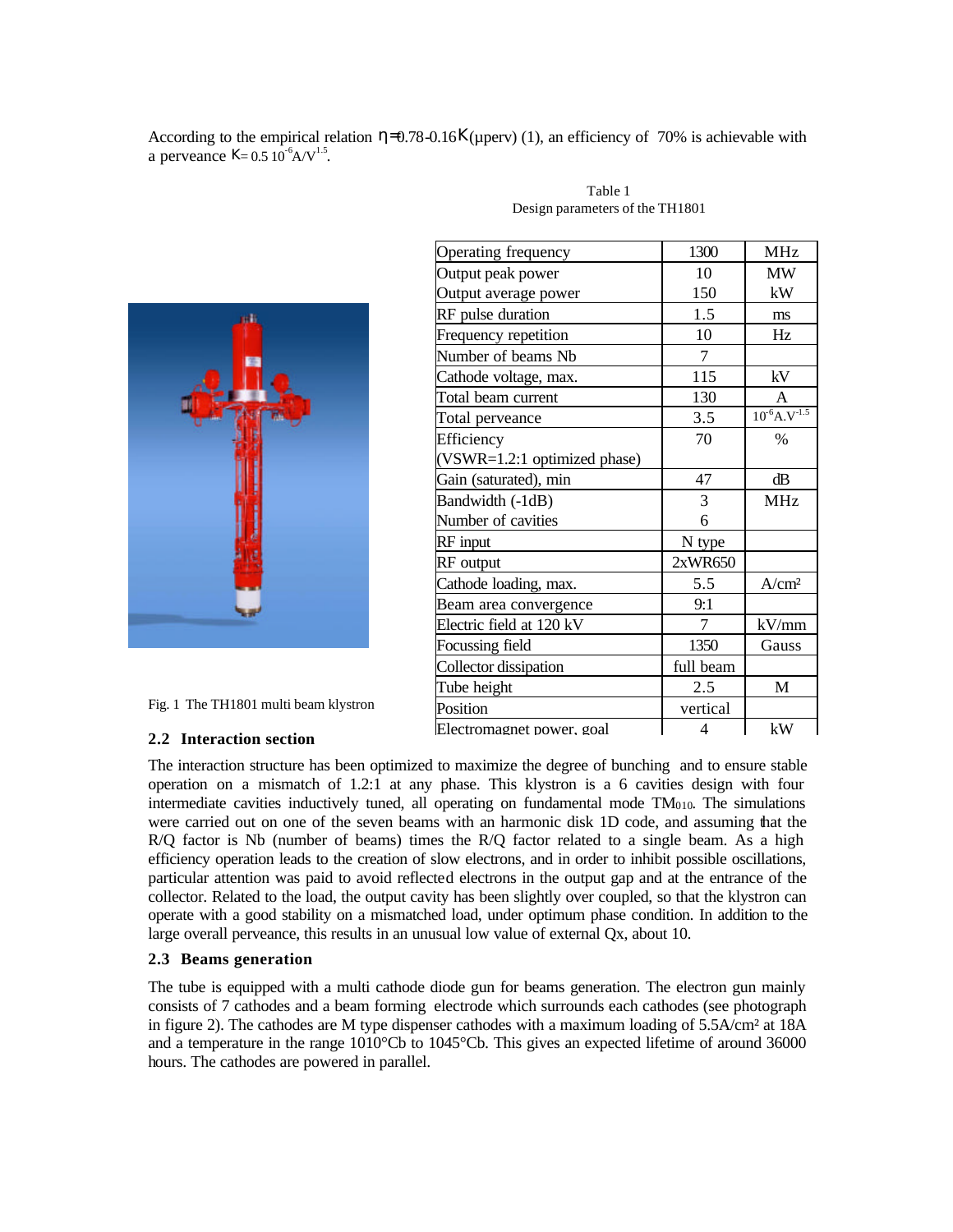The design of the gun and the solenoid were carried out with OPTIQUE3D and ANSYS codes. The simulation results, which take into account a 3D magnetic field pattern, are shown is in figure 3. The gun produces quite laminar and low scalloping beams with a compression ratio of 9. The electric field is maximum on the radius of the focusing electrode and is kept below 7 kV/mm at a voltage of 120 kV. This value is consistent with long pulse operation.

The beams are focussed in a magnetic field more than twice the Brillouin field, which involves magnetic flux through the cathodes. The design reduces, in a large extent, the asymmetry of the magnetic field around each beam axes. Except in the compression area, the axial magnetic field is kept constant in order to limit the defocussing radial components which would lead to beam interception.



Fig. 2 The multi cathode gun Fig. 3 Electron trajectories



## **2.4 RF cavities**

A cross section of the cavity is represented in figure 4. The cavities are toroïdal and operate in the fundamental mode  $TM<sub>010</sub>$ . The beams are packed in the center of the cavity. Due to the field shape,

the center beam experiences a larger voltage across the gap than the outer beams, and the field over the cross section of the outer beam lines is not symetrical with respect to their axis. In this design the R/Q factor of the center gap is 40% higher than the one of the off axis gaps. The cavities were designed with HELMOT3D to investigate the higher order mode pattern. A study was carried out to identify and to damp the modes which could give rise to parasitic oscillations. Except for the input and output ones, the cavities are mechanically tunable, at least on the first tubes.



Fig. 4 Cross section of a cavity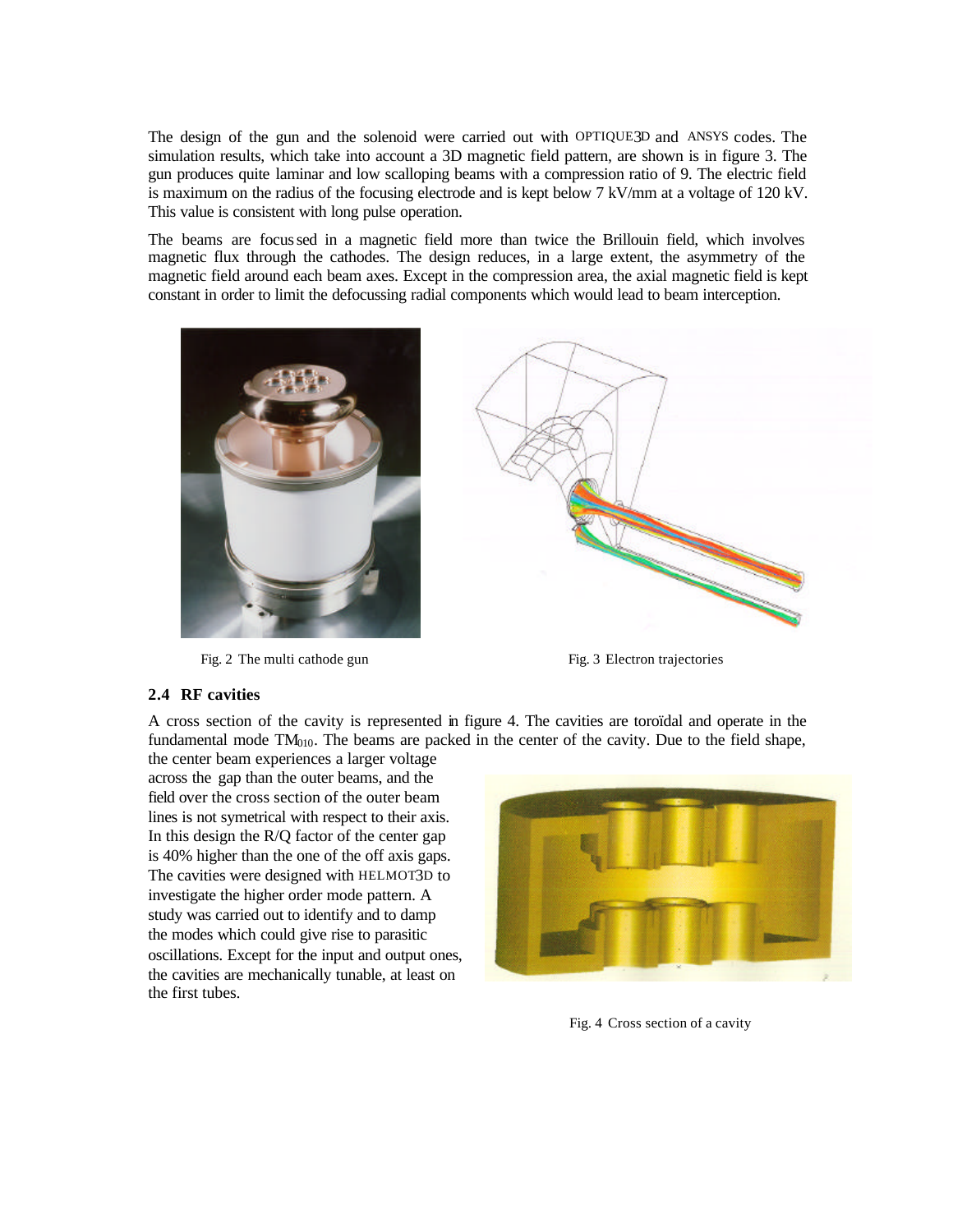#### **2.5 Output circuit and collector**

The RF power is fed from the cavity to two output WR650 waveguides via irises and pill box type windows used on regular L-Band klystrons.

After the RF extraction, the spent beams are absorbed in a common grounded collector. A 3D analysis of the electron beams spread allowed to limit the potential drop at the entrance of the collector in order to avoid reflected electrons. A particular attention was paid to the cooling circuit of the drift tube section comprised between the output gap and the collector.

#### **3. TEST RESULTS**

Four MBK have been produced until now. The first one suffered from high beam interception, oscillations and gun arcing. The two next tubes (MBK1 and MBK2) have completed the factory acceptance tests at THALES, where they were tested to full peak and full average RF power in 0.5ms pulse duration and at 30Hz frequency repetition. The pulse duration was set at the maximum that the PFN modulator can provide. The MBK 1 was installed in May 2000 in one of the HV modulators at the TESLA TEST FACILITY at DESY and then conditioned and tested to full RF power at full pulse width of 1.5ms, but lower repetition rate of 5Hz. It is now in use for the operation of TTF. The MBK 2 will be tested at full pulse duration in one of the new HV modulators now being installed at DESY. The MBK 3 is currently under housing at factory. The results of the MBK 1 and 2 are summarized in the following table.

| parameter            | unit      | tube 1         |                     |            | tube 2     |                     |
|----------------------|-----------|----------------|---------------------|------------|------------|---------------------|
| modulator            |           | <b>TED</b>     |                     | <b>TTF</b> | <b>TED</b> |                     |
| cathodes voltage     | kV        | 117            |                     | 117        | 116        |                     |
| beams current        | A         | 132            |                     | 131        | 136        |                     |
| perveance            | uperv     | 3.3            |                     | 3.27       | 3.44       |                     |
| RF pulse width       | ms        | 0.5            |                     | 1.5        | 0.5        |                     |
| repetition frequency | Hz        | 30             |                     | 5          | 30         |                     |
| <b>VSWR</b>          |           | <1.1           | 1.2(<br>$opt.\phi)$ | 1.1        | < 1.1      | 1.2(<br>$opt.\phi)$ |
| output peak power    | <b>MW</b> | 10             | 10.6                | 10         | 10         | 10.5                |
| output average power | kW        | 150            | 159                 | 75         | 154        | 161                 |
| efficiency           | $\%$      | 64.5           | 68.5                | 65         | 63.4       | 66.6                |
| gain                 | dB        | 48             | 48.5                | 48         | 48.7       | 48.9                |
| body power           | kW        | $\overline{2}$ | 2.7                 | 1.8        | 3.9        | 3.8                 |
| heater power         | W         | 345            |                     | 360        | 321        |                     |
| solenoid power       | kW        | 5.7            |                     | 5.7        | 6.25       |                     |

Table 2 Measurement results on tubes 1 and 2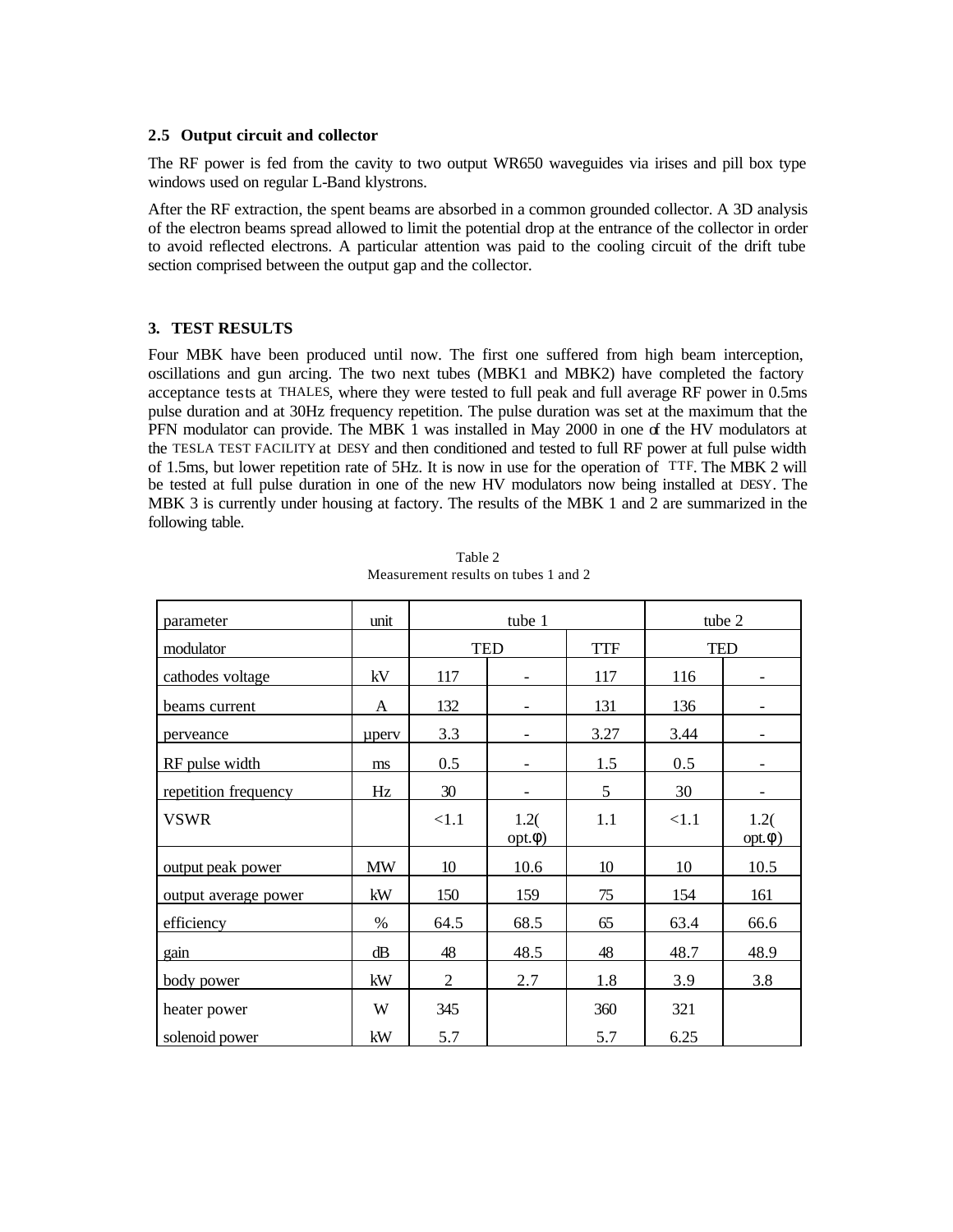Figure 5 shows output power of the first MBK as a function of the input power for several beam voltages, pulse duration and operation conditions. The curves are smooth, without any discontinuities, that means without multipactor or parasitic oscillations. The RF output power was determined from calorimetric data taken from RF loads. The measurements at 0.5ms performed at THALES and at 1.5ms performed at DESY respectively are in good agreement for the same voltage. The measurements were done using water loads at THALES and cooled ferrite loads at DESY, under matched load conditions with a VSWR smaller than 1.1. These measurements are indicated as mode A. The tube 1 delivers 10MW peak and 150kW average with an efficiency close to 65% and with a voltage of 117kV. The perve ance of 3.27 is slightly lower than the design value. Additional measurements on a load with a VSWR of 1.2 at optimum phase conditions were performed at THALES, indicated as mode B. Under these conditions, the efficiency increases to 68.5%. During this test the tube demonstrated good stability.



Fig5: RF output power as function of RF drive power of the MBK 1

The body losses include the RF losses in the windows and the cavities and the beam power intercepted on the drift tubes. The value measured on the THALES modulator at 150kW average power is less than 1% of the total beam power. The losses on the drift tubes located just after the output gap represent about 50% of the body power. This result confirms the design of the electron optics including the electromagnet. The greater body power measured on the DESY modulator is due to the longer high voltage rise time during which the beams are not correctly focussed. Figure 6 shows the waveforms recorded during the test at DESY.

At DESY, the MBK1 was operated at 5Hz repetition rate to full power. The -1dB bandwidth is more than 10MHz and the high gain of 48dB allows the use of semiconductor drive amplifiers. At 10Hz, measurements were restricted to 105kV or 7MW output power, because of main power limitations. At this power level, the efficiency is 60.5%.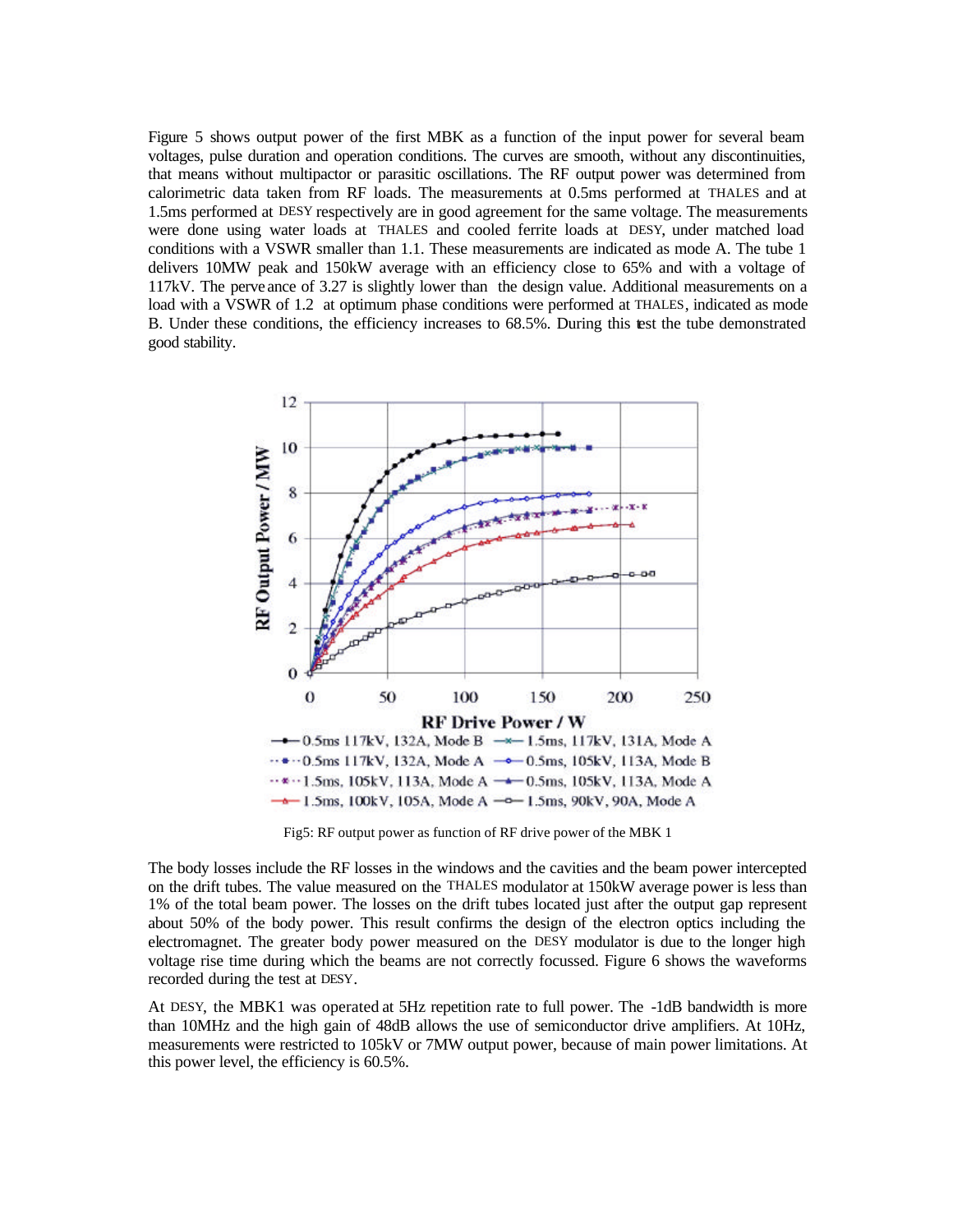The second tube also delivers the required RF power. The test results at 0.5ms pulse duration are shown in figure 7. The maximum efficiency of 63% for mode A, and 66% for mode B at 116kV is slightly lower than for the first tube. The reason is a 4 MHz detuning of the output cavity which occurred during the bakeout together with a too low Qx. The MBK 3 does not present this fault. The perveance of  $3.44\,10^{-6}$ A/V<sup>1.5</sup> is close to the design value. However, the body losses are two times larger than for the first tube. It could be due to a too large magnetic radial component of the solenoid.



Fig 6:Waveforms at 10MW output recorded on MBK1

The MBK 1 is now used for TTF operation where it operates at low power, typically 3 to 4 MW, since only 16 superconducting are connected.



Fig.7 : RF output power as function of RF drive power of the MBK 2 at 0.5 ms pulse duration